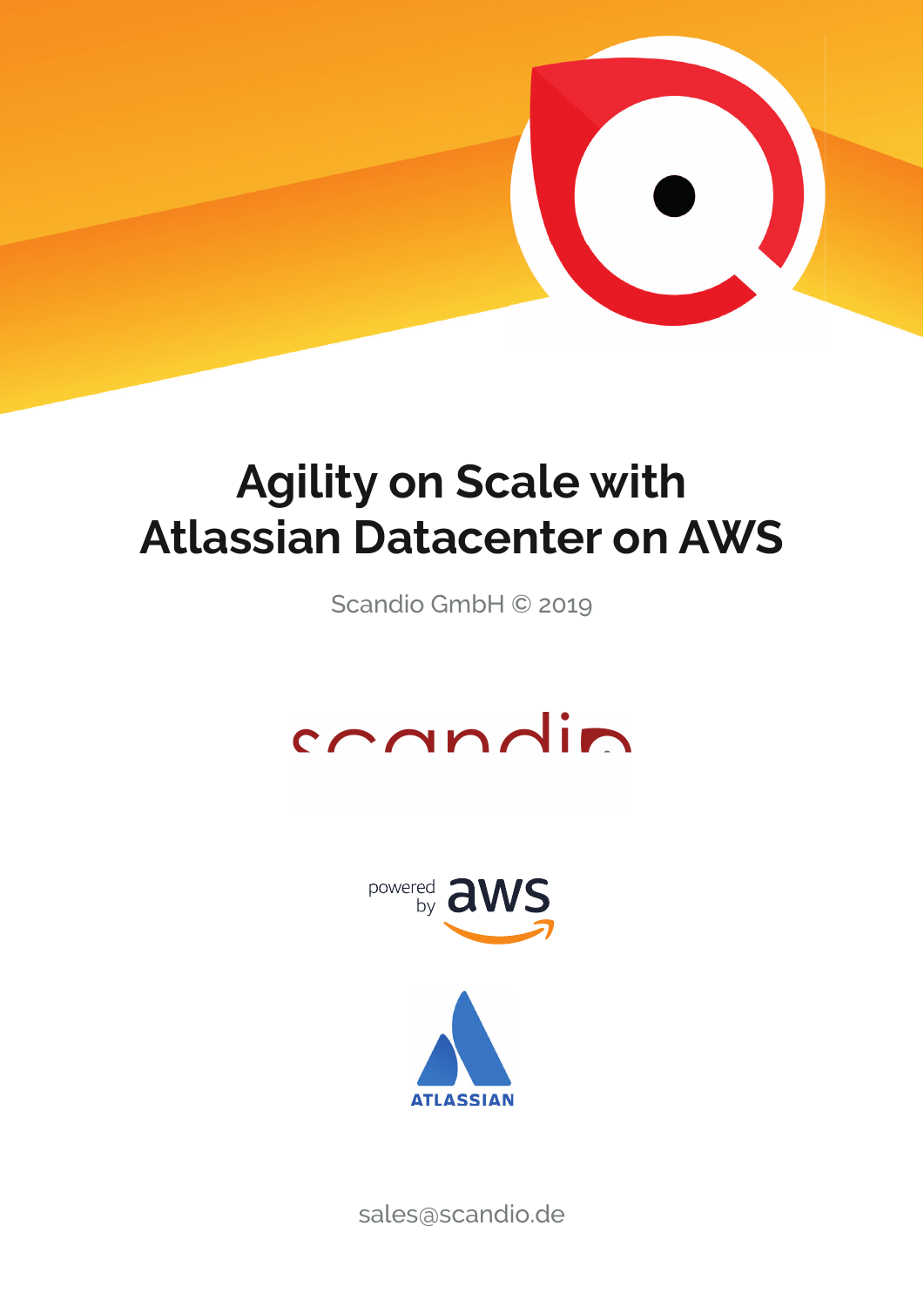# **Executive Summary**

An agile transformation such as BMW Group's move towards 100% agile is a large and complex change. A consolidation of the tool landscape is a typical and oftentimes necessary step of such a transformation. Common tools enable effective collaboration, and having a single point of truth is what makes company-wide metrics meaningful and valuable. The Atlassian data center platform provides a toolbox for virtually unlimited performance at scale, high availability, zero-downtime upgrades and other enterprise features which empower such a transformation. Even computing farms with hundreds of CPU cores are no longer a reliable guarantee for adequate user experience if the platform needs to serve a heterogeneous user base of 50k users and beyond, spread all over the world in different time zones and with distributed peak times of tool usage. The cloud computing paradigm and in particular Amazon Web Services (AWS) promise a sustainable solution for the challenges at (large) enterprise scale.

# **The Challenges**

#### **Challenge 1**

Coping with user demands challenges the processes and capacities of on- premise infrastructure. E.g. when a large amount of teams take up the usage of a brand new DevOps toolchain, the demand on computing power over the whole IT stack increases significantly and abruptly.

#### **Challenge 2**

The fast increase in processing demand, paired with an inability to instantly provision the additional capacity, often leads to unstable systems and insufficient user experience. It is key to provide any such resource increase within minutes to prevent users perceiving a troublesome performance degradation.

## **Why AWS?**

In the era of rapid technological change, the cloud is not only useful for backup and storage, it's key for future-proofing businesses and maintaining a competitive edge. Businesses moving mass amounts of data to the cloud can take advantage of the latest technology and move away from aging on-premises infrastructure, putting themselves at the forefront of innovation.

#### **Challenge 3**

Implementing changes in such heavily used systems requires a very robust testing and quality assurance process which guarantees that a new release, upgrade or patch does not have a negative impact on user experience and business-critical functionality.

## **Why Scandio and ByteSource**

Scandio and ByteSource are both Atlassian Platinum Enterprise and AWS Consulting Partners with a profound experience in deploying Atlassian data center solutions preferably in the AWS public cloud. Together with the BMW Group-internal team, the providers took responsibility for the migration of the Atlassian toolstack to AWS.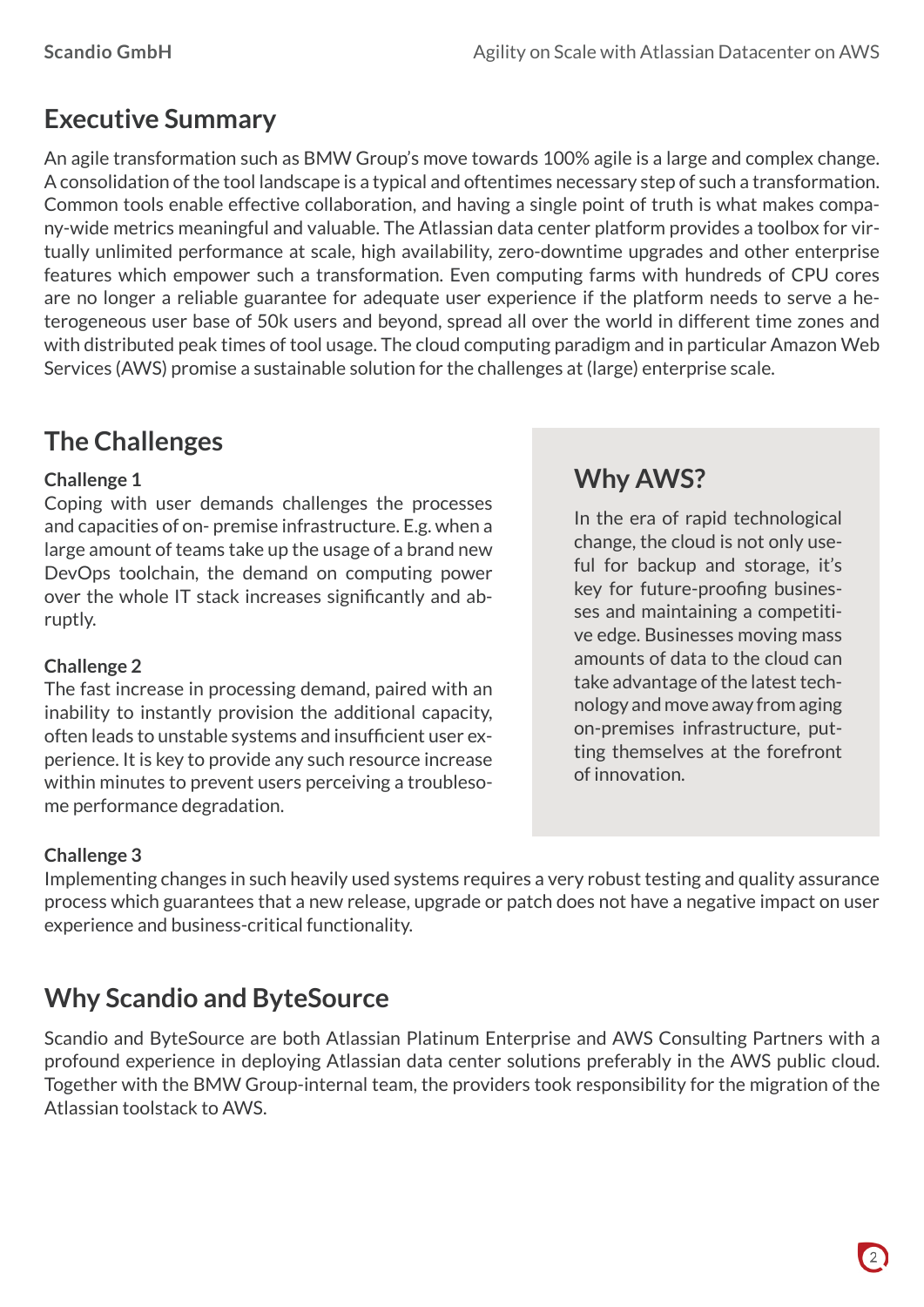# **The Solution**



*Architecture Diagram*

The solution is based on Atlassian's reference architecture for AWS. AWS autoscaling technology is used

- to provide dynamic scaling of the EC2 nodes,
- to automatically provision new nodes based on usage thresholds,
- or to dispose of nodes which are no longer needed or unhealthy.

Running EC2 nodes in multiple availability zones guarantees the resilience of the entire system, taking into account the unlikely possibility of two availability zones failing at once.

**Database.** AWS Relational Database Service (RDS) with deployments in multiple availability zones and a provisioned IO provides an optimal solution for a heavily loaded central database as typical for Atlassian data center deployments.

**Storage.** The shared file storage as required by Atlassian data center architecture is provided by AWS Elastic File System (EFS) with a highly available NFS-based file system.

**Security and Compliance.** All system components are deployed in private VPCs connected to the corporate network infrastructure via AWS Direct Connect and a fast dedicated broadband connection.

All EC2 EBS volumes, S3 buckets, EFS volumes and AMIs are encrypted with strong, self-signed cryptographic keys managed by AWS KMS.

All data is encrypted at rest and in transit with TLS-enabled network protocols.

Even the backups and its transfer to a second physical location are encrypted.

All configuration management items including secrets like database passwords and certificates are stored in a highly available and secure HashiCorp Vault deployment, running on a multi-AZ Consul backend with encrypted storage.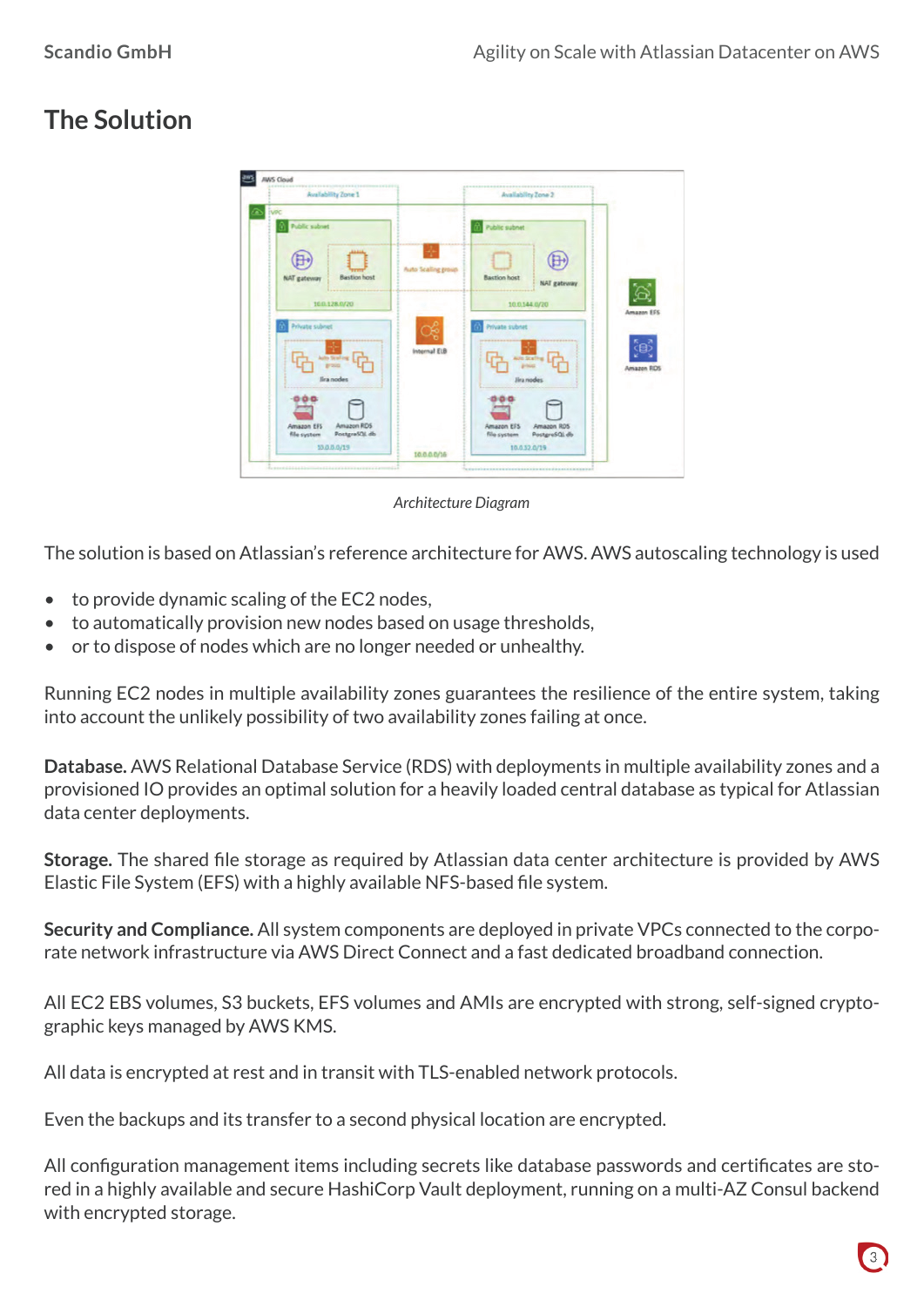**Deployment and Orchestration.** Using autoscaling groups requires a fully automated provisioning of the involved EC2 nodes.

In the BMW Group solution, all nodes are provisioned by Ansible playbooks, executed by a H/A Ansible Tower instance running on ECS, managed itself by yet another autoscaling group in multiple AZs and exposed by an EC2 application load balancer.

The orchestration solution for the involved infrastructure is based on Terraform. Its extended support for AWS but also for HashiCorp Vault enables seamless and secure deployment and provisioning.

Environment separation is implemented by using completely independent VPCs in different AWS accounts. All environments are deployed via a fully integrated Jenkins-based continuous delivery pipeline.

New releases can always be tested in a staging environment, where load and stress tests are conducted by the same performance suite used by the initial implementation. This mitigates the risk of unexpected functional changes and performance degradation.

# **Results and Benefits**

The result of the migration is an extremely stable system with response times decreased by an order of magnitude. Here are some examples of the measured metrics:

- Average response times of the typical CRUD (create issue, read / search for an issue with JQL, update issue and delete issue) REST calls before the migration were at approximately 7 seconds with very high variation (minimum response times of 2 seconds, maximum response times of 30+ seconds)
- Average response times of the typical CRUD REST calls after the migration are under 1 second (e.g. 0.58s average response time for 7 days) and on a very low level of variation (minimum times of 0.3 seconds and maximum times of around 3 seconds)
- Power users measured a sustainable decrease of response times of their specific JQL filters from 25 seconds down to 2 seconds, constituting an acceleration of more than 10 times.
- In the first month of operation no major incidents occurred, and an uptime of nearly 100% was achieved.

In addition to these hard measures, "soft" benefits like a lower workload of the support and service teams, and time gained for functional improvements have to be mentioned.

Average Response Times from 5-7 seconds down to

0.58 seconds down to Mo major incident in the first month

JOL filters execute in 2 seconds instead of 25 seconds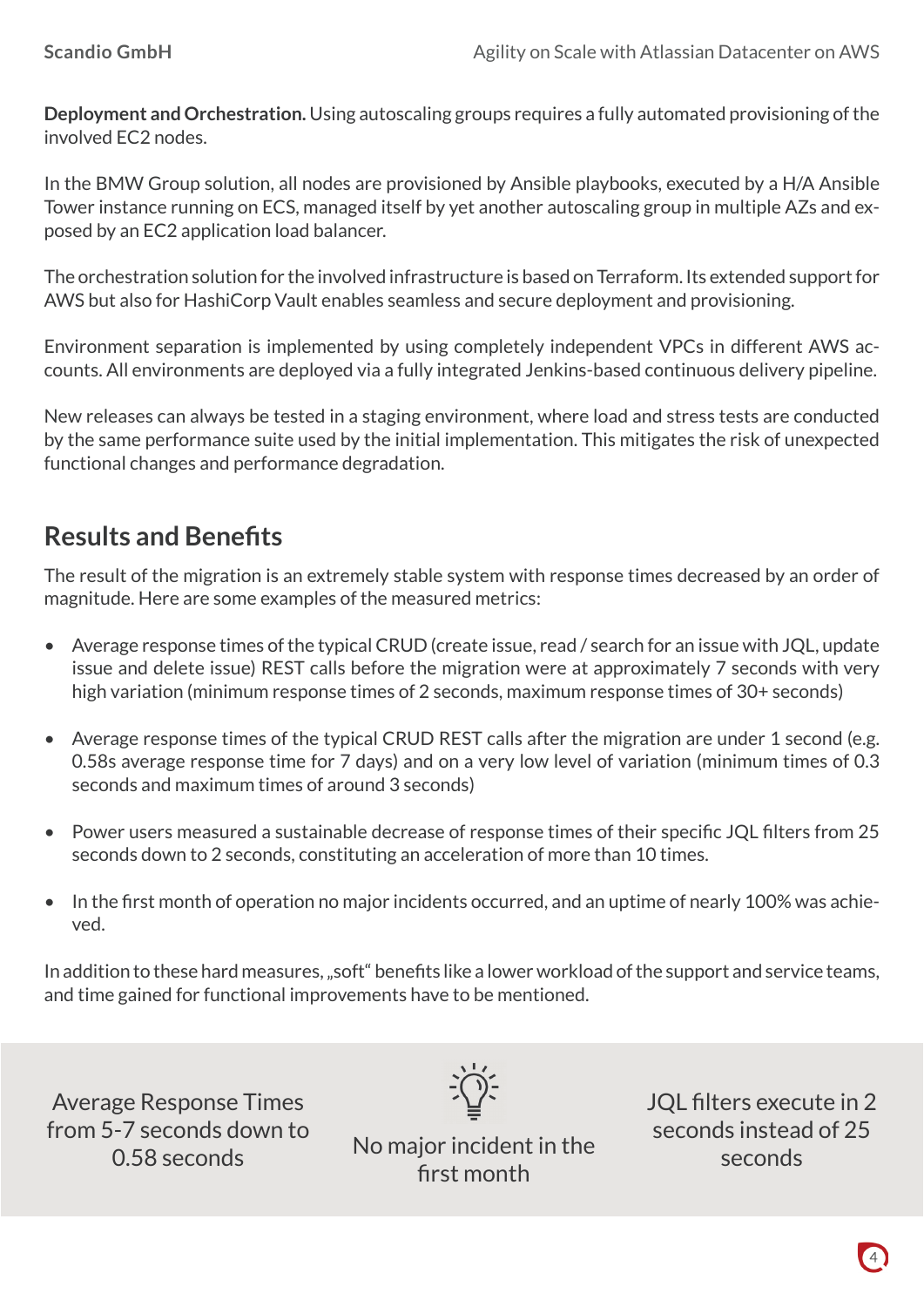# **Next Steps**

Even the best solution can always be improved over time. The lower effort for maintenance and incidents leaves the BMW Group team with more capacity for improvements, new integrations and new features.

**Cost Optimization.** After the successful migration to the AWS cloud, the first natural step is to look for cost optimization options. It is generally recommendable to start with a slightly overprovisioned base line in order to provide guaranteed user experience. After the load patterns have become stable and measurable, it is possible to plan and settle on fixed VM counts, VM instance types etc. Reliable metrics enable various options for cost optimization.

**Predictive Autoscaling.** Mid-term statistics of usage patterns allow for the implementation of predictive autoscaling. E.g. if it is a known fact that usually a large usage peak occurs at approximately 9:00 AM, it can be of great value for the users if scaling is triggered shortly beforehand- and not when the CPU utilization is already high. On days with predictably low usage (like weekends and public holidays) nodes can be reduced to a minimum of two and even switched to VM types with less capacity.

**Improving Performance Monitoring.** More meaningful performance metrics enable more detailed analytics. These, in turn, enable more in-depth insights into the system and speed up resolution times whenever an issue occurs (cause e.g. by a new release or a newly installed app).

**Migration to AWS Aurora as soon it is supported by Atlassian.** Atlassian has already announced the future support of AWS Aurora. This can increase the solution resilience significantly but also bring some major significant performance optimisation (according to AWS Aurora can be up to 8 times faster than the RDS equivalent)

## **Benefits**



### **Stability and scaling**

- No more instability due to scaling issues observed after the migration.
- Virtually infinite scaling available (performance tested with a predicted load of 100k users).



**IaC**

- "Everything as code" (versioned in git repositories).
- Identical environments are easy to set up.
- Feature and release testing boils down to changing a few lines of code.